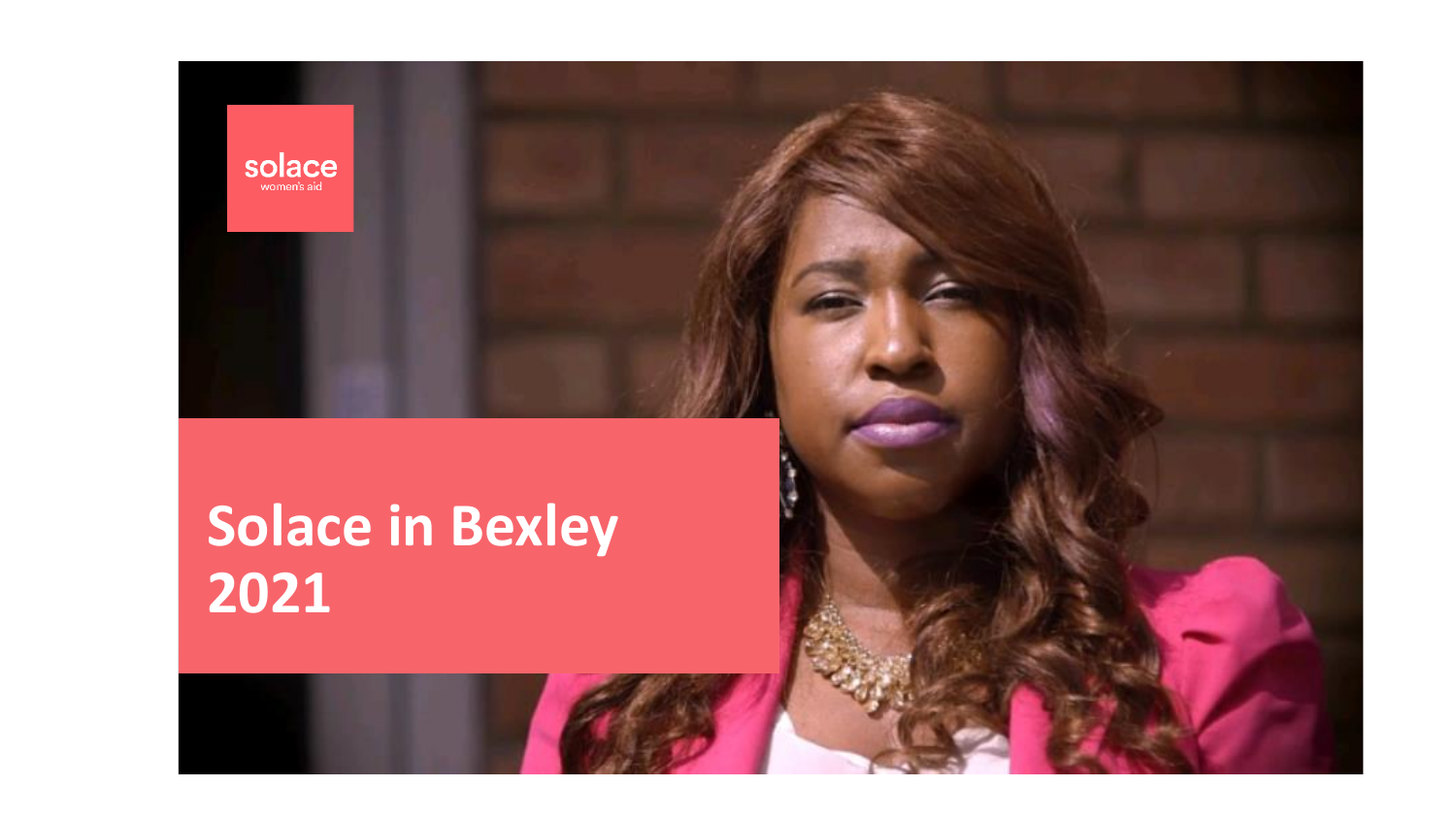## Solace Bexley SASS service

- Solace Bexley Advocacy Support Service We are the main Domestic Abuse Service in Bexley.
- Bexley SASS support regardless of gender or sexuality from all ethic backgrounds and work inclusively with individual disabilities and complex needs.
- We currently receive approx. 100 referrals each month.
- Commissioned to support medium to high risk cases
- May refer on to other DA agency if lower risk is identified through assessment or sign posting to services which we have identified best to support.

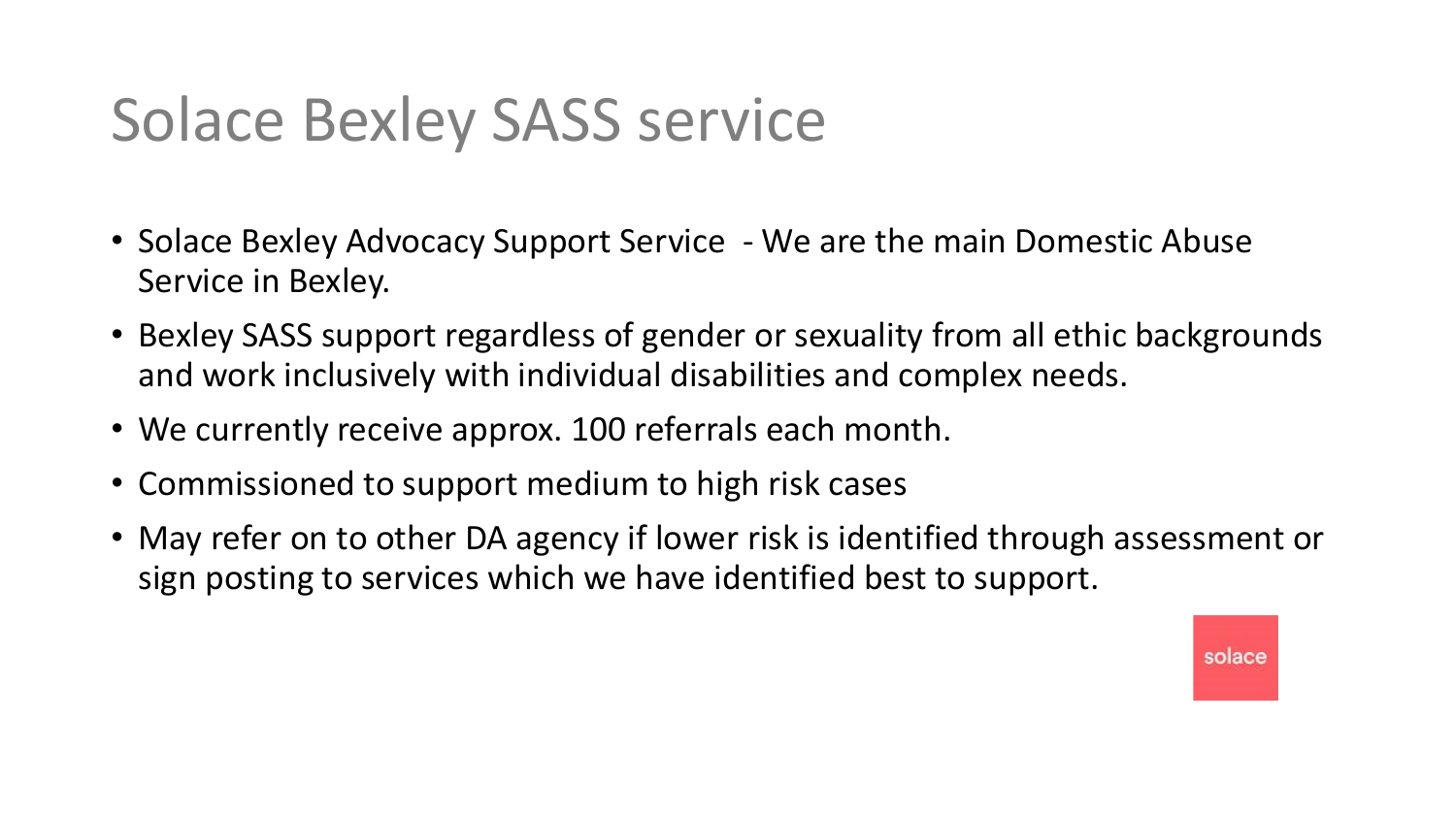## Solace Bexley SASS service cont…

- Support includes –
- Full assessment on initial contact
- Identify support needs Refer to MARAC if high risk.
- Complete safety planning
- Referral for security items
- Referrals and signposting to relevant agencies for support
- Emotional support
- Advocacy with partner agencies

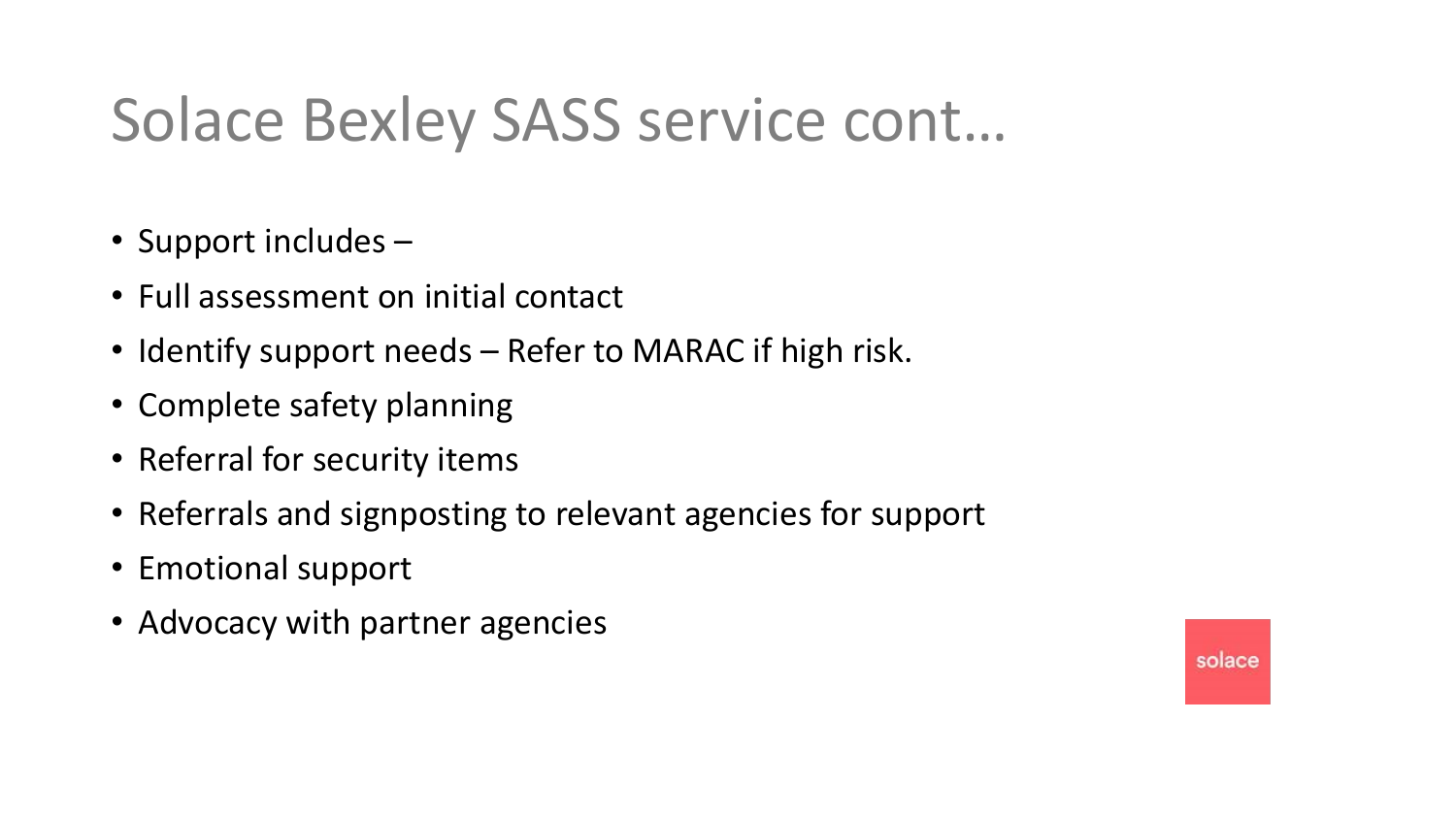## Q2 update

- Recruitment is on going for F/T Health IDVA. Recruitment looking to see if role can be advertised on NHS website.
- CIDVA is now in post and taking referrals for children, parent needs to be a current service user and open with Solace.
- **Add statistic, text veek Add statistic**  • P/T Health IDVA recruited – started in role last week
- Specialist Advocate role has been recruited start date October 2021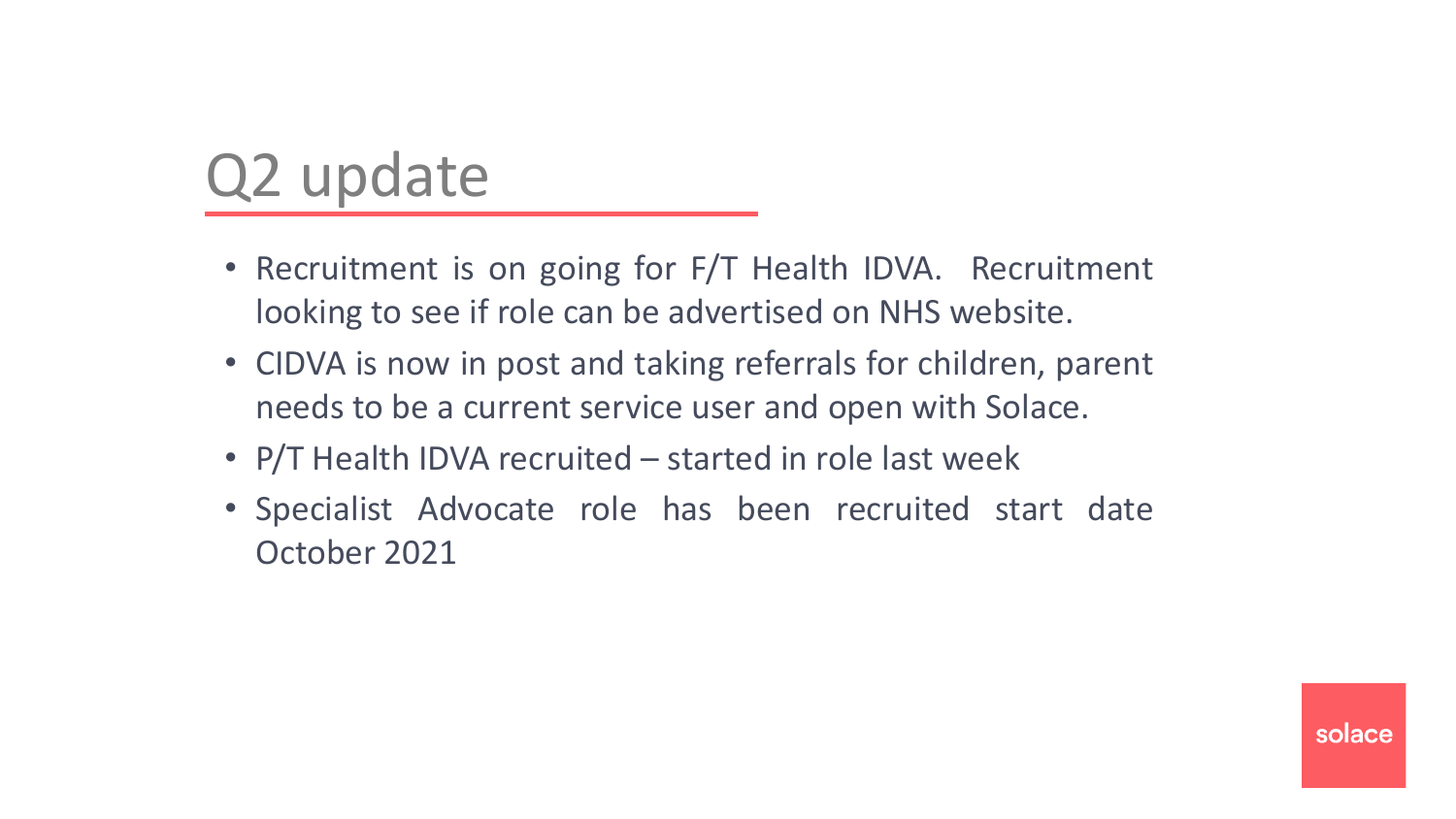## Q2 update continued….

- Senior IDVA role has been recruited start date early November 2021
- Police IDVA staffing post is currently vacant and will be out for recruitment shortly.
- One Stop Shop discussions taking place, with a view to start November 2021
- ARISE Groups back running in the community face to face
- CCG Funding for mobiles has been provided to Solace with the view to phone being purchased soon.
- CCG Funded 80 door bars to provide security to victims remaining at home.
- See Change Perpetrator Programme due to start November 2021 recruitment in progress.solace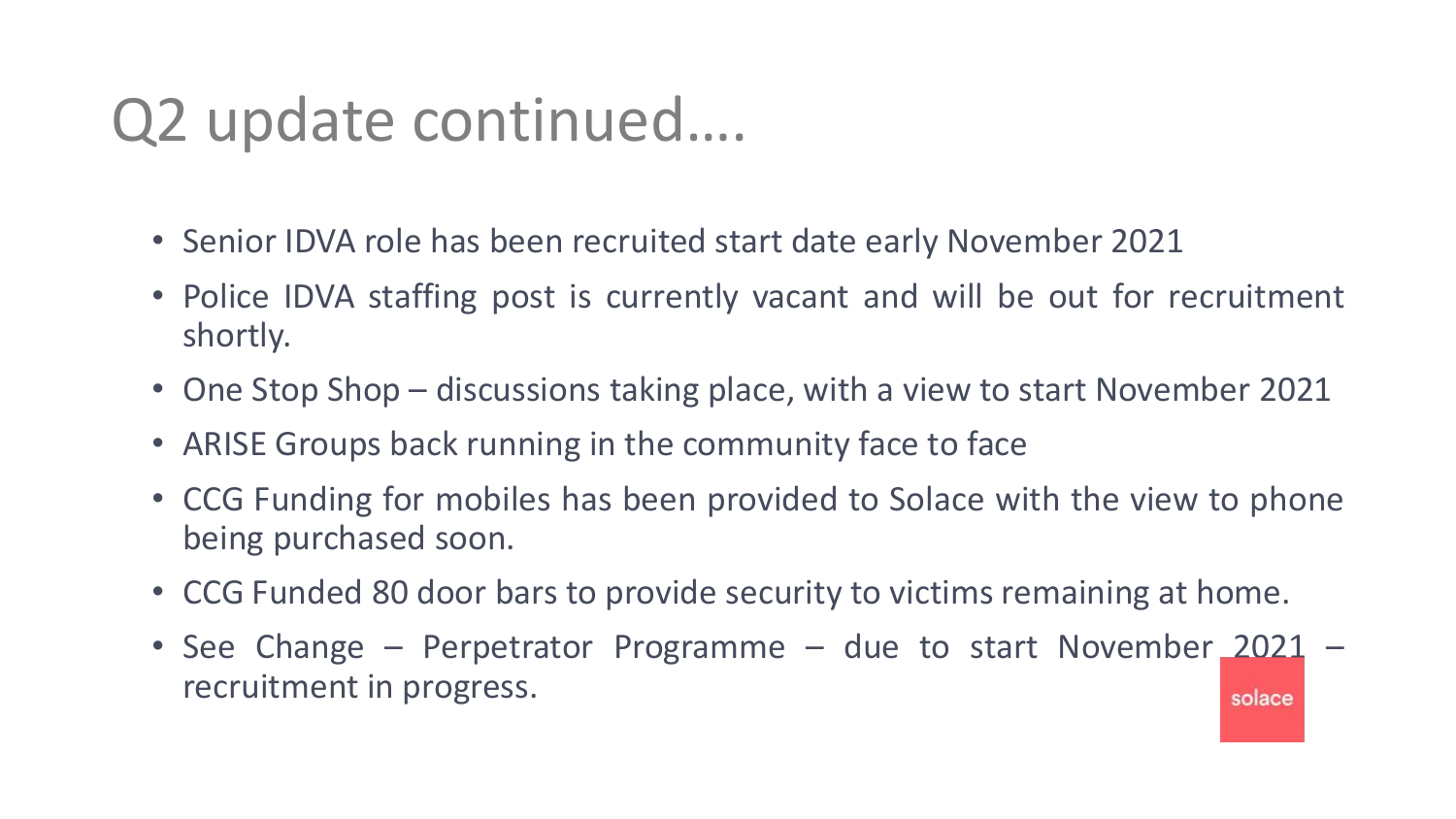# Q2 TNLCF Bexley Giving Scheme Funding

- £2198 funding was provided to Solace for the following:
- Asda vouchers 13x £40 to help with items such as food, school uniform (4) purchased to date).
- 10 Door bars for increased security within the home this remain part of the stock including the door bars from CCG and will be provided to victims when required with the hope to have a more sustainable option for them.
- 3 sets of Dummy CCTV cameras and signage (in stock)
- Ring door bells,





solace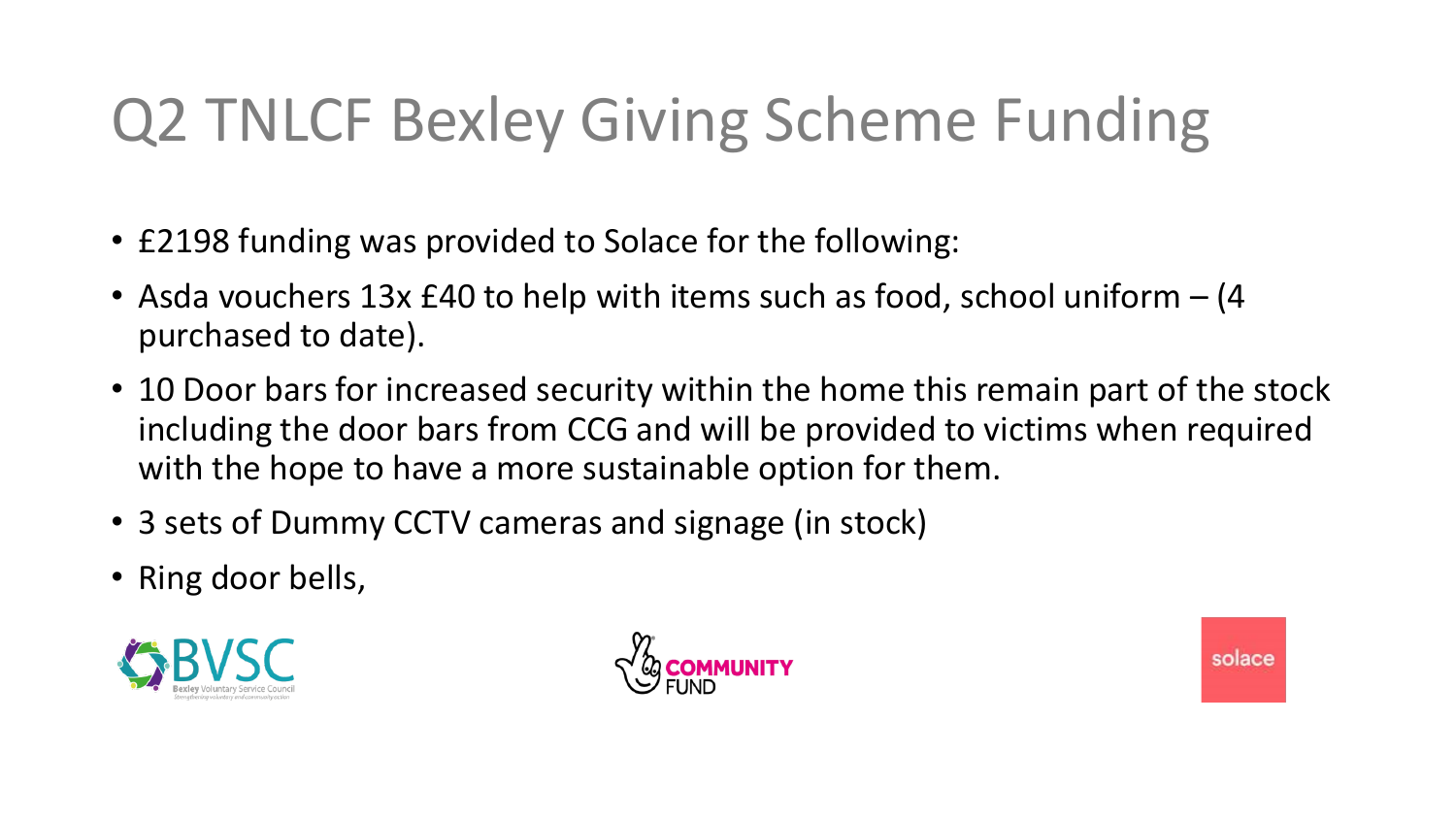## Q2 TNLCF Bexley Giving Scheme Funding

#### Feed back from SU's in receipt of security items